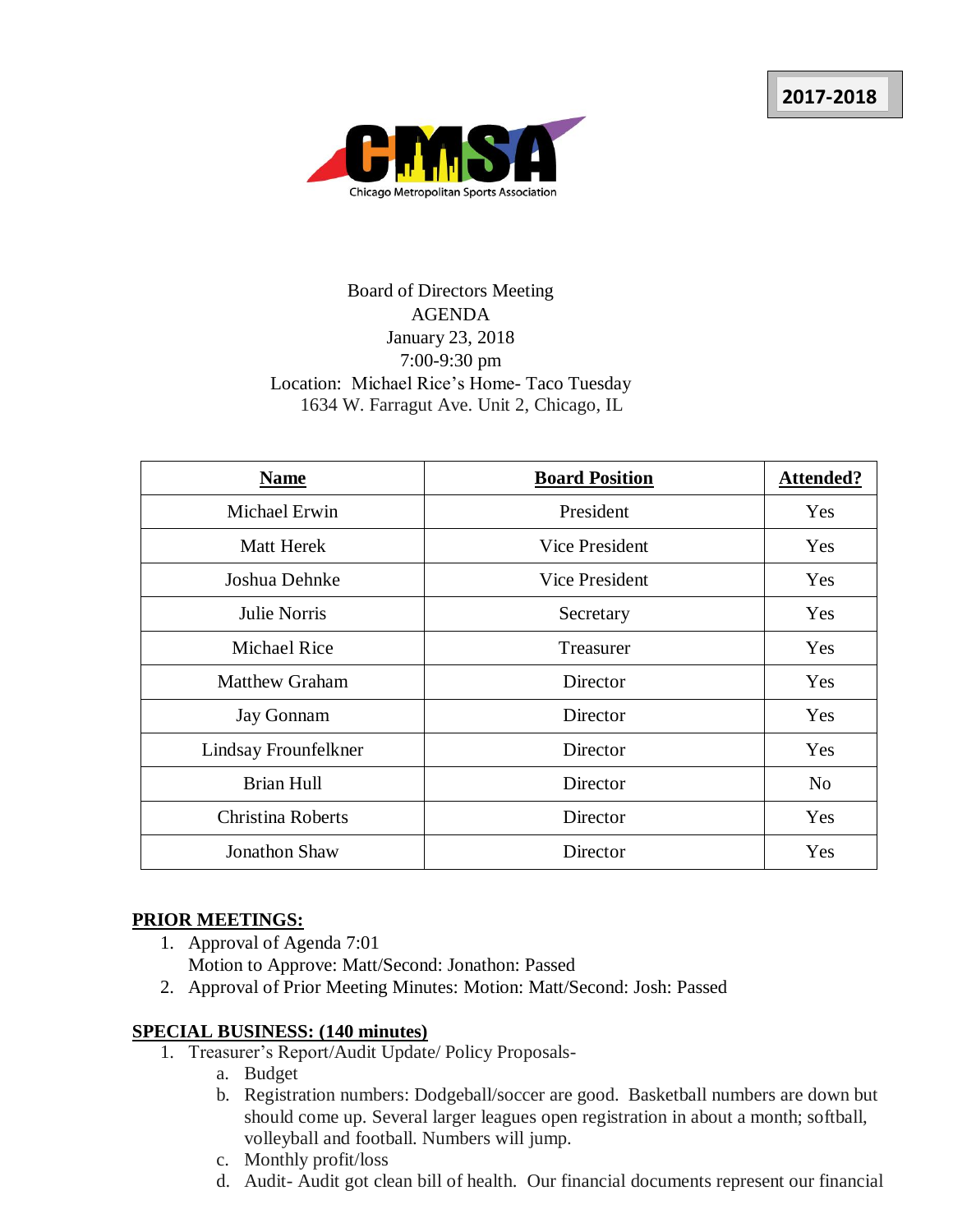status accurately. J. Neilsen/Elmhurst Park District payment (considered fraud) will continue to be listed on audits.

- e. New Policy Discussion:
	- 1. Setting a timeline (60 days) for officials to deposit checks. Auditor has to file report for lingering checks and creates issue when reconciling ledger.
	- 2. Request to work with auditing firm to remove checks from past audits that have not been cashed/reconciled.
	- 3. President and Vice President to begin search to find outside accountant to control CMSA books beginning FY2019. Vice President and Treasurer will revise bi-law board/directors position job descriptions.

Motion to Approve: Josh/ Second: Matt Motion: Passed

- 2. Update on Financial Investigation No new update.
- 3. Marketing Update-Brand identity and annual survey ideas will be presented at February meeting.
- 4. Sin City Recap-

Overall great first effort. Had great turn out at t-shirt pick up party; estimated 50 members attended. Opening party table in Vegas had good showing. Next year we can work on a better location and sponsoring a game or something to engage/attract people. Former Chicago players were excited to see CMSA presence. CMSA ad in magazine had good placement. Marketing and social posts were good on Facebook.

- 5. Annual Party
	- a. Budget-Party is slightly over budget now but we haven't factored in the non-member entry fee. We also cut the member free drink ticket to 1x per member. Party should come in under budget. Entertainment is set. Christina will create a timeline/schedule for the night. Christina has all checks for party.
	- b. Photography/Video- Jonathon will take pictures and post throughout the night. Board members should also post on social media. Jonathon created 2 DVDs that will play on TVs throughout night.
	- c. Non-Profit- 4 tables this year. Tables will be located in near rear bar.
	- d. Banners: Jay will get the banners from storage and deliver to Cubby Bear.
	- e. Host: Matt will handle host duty
	- f. After Party: Replay Lakeview is offering free shot to members that show wrist band. Matt will promote after party on stage. Promote on social media.
- 6. Commissioners Social Development-Commissioner Dinner- March 6, 2018. Lindsay will locate a venue and plan menu. Approx. 30 people.
- 7. Social Media Use-

Continue to remind coaches, players, commissioners to post on social media. Create #hashtags for different sports, events. Post on Instagram and Snapchat at the annual party.

8. Pride Parade-

Pride parade application opening soon. Location is not confirmed yet. Will different location affect our participation? It is possible for CMSA to partner with a larger brand; Cubs, etc. Vote to apply for parade and discuss further when location is confirmed. Motion to Apply: Matt; Second: Jay Vote: Passed